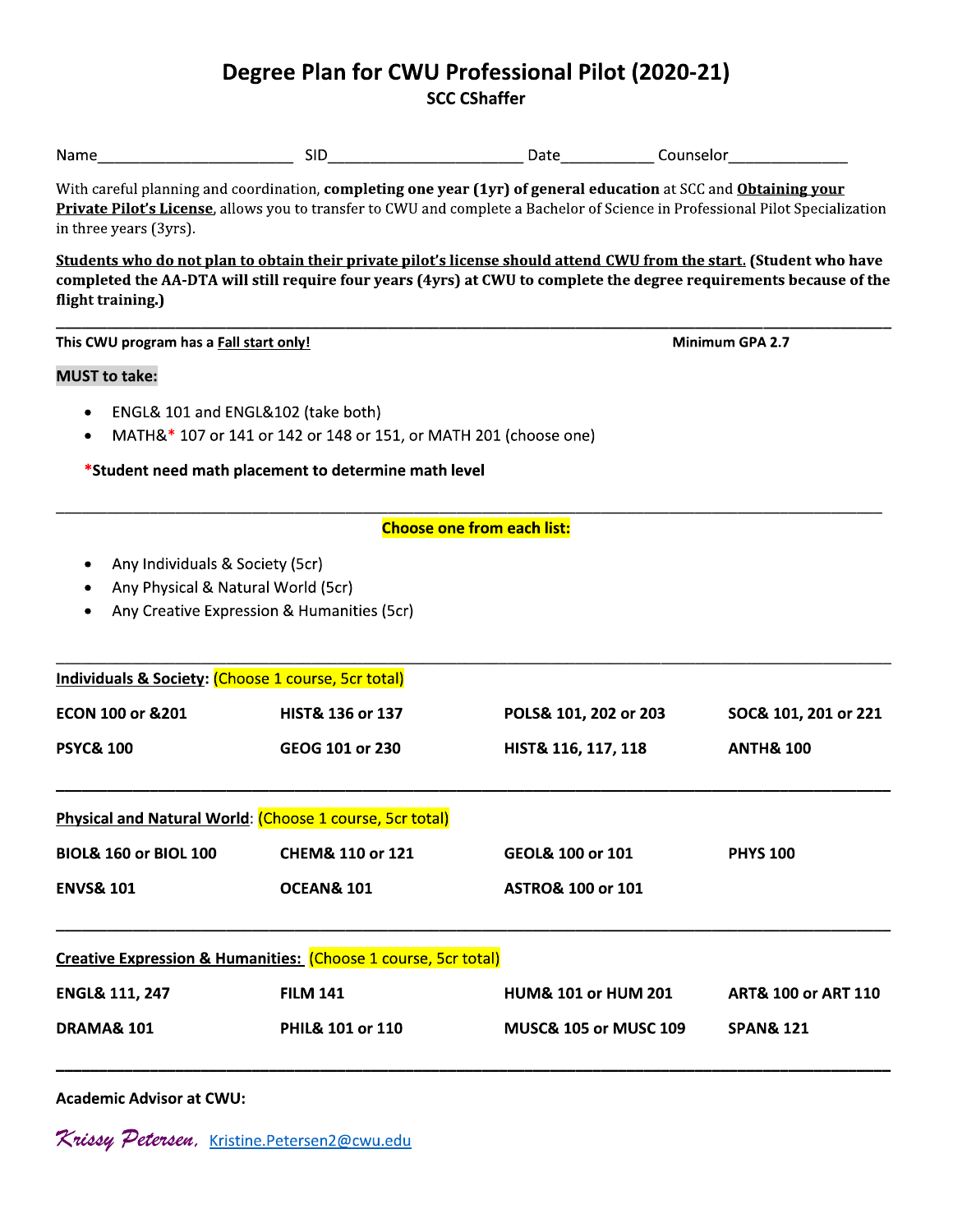## Professional Pilot Specializations

The Professional Pilot major prepares graduates for entry level careers and leadership roles in the aviation community. Students select one of two technical specializations leading to a Bachelor of Science degree in Professional Pilot. The Aviation curriculum is designed to provide a solid foundation in the liberal arts as well as a thorough education and training in a technical discipline. All Aviation courses are by permission. Special program rules and procedures as stated in the CWU Department of Aviation Standard Operating Procedures (SOPs) apply to the Flight Officer and Commercial Pilot.<br>The professional pilot course list is available here (.pdf) and below with links to the registrar catalog for your

convenience.

## Core Professional Pilot Courses

|                | <b>Course Code Course Name</b>                      | <b>Credits</b> |
|----------------|-----------------------------------------------------|----------------|
| <b>AVP 101</b> | Private Pilot Flight Laboratory I                   |                |
| <b>AVP 102</b> | Private Pilot Flight Laboratory II                  |                |
| <b>AVP 103</b> | Private Pilot Flight Laboratory III                 |                |
| <b>AVP 141</b> | Principles of Flight I                              | 4              |
| <b>AVP 142</b> | Principles of Flight II                             |                |
| <b>AVP 201</b> | <b>Instrument Pilot Flight Lab I</b>                |                |
| <b>AVP 202</b> | <b>Instrument Pilot Flight Lab II</b>               |                |
| <b>AVP 203</b> | <b>Instrument Pilot Flight Lab III</b>              |                |
| <b>AVP 211</b> | <b>Meteorology for Pilots</b>                       | 4              |
| <b>AVP 221</b> | <b>Aircraft Systems I</b>                           | 3              |
| <b>AVP 241</b> | <b>Instrument Flight I</b>                          | 4              |
| <b>AVP 242</b> | <b>Instrument Flight II</b>                         | 3              |
| <b>AVP 304</b> | Commercial Pilot Flight Lab I                       |                |
| <b>AVP 305</b> | <b>Commercial Pilot Flight Lab II</b>               |                |
| <b>AVP 306</b> | <b>Commercial Pilot Flight Lab III</b>              |                |
| <b>AVP 312</b> | <b>Aviation Weather Services</b>                    | 3              |
| <b>AVP 319</b> | <b>Applied Aerodynamics for Pilots</b>              | 3              |
| <b>AVP 322</b> | <b>Aircraft Systems II</b>                          | 3              |
| <b>AVP 323</b> | <b>Advanced Navigation</b>                          | 3              |
| <b>AVP 337</b> | <b>Aviation Physiology and Survival</b>             | 4              |
| <b>AVP 340</b> | <b>Human Factors in Flight</b>                      | 4              |
| <b>AVP 352</b> | <b>Multiengine Principles</b>                       | $\overline{2}$ |
| <b>AVP 354</b> | <b>Commercial Pilot</b>                             | 4              |
| <b>AVM 330</b> | <b>Aviation Law</b>                                 | 3              |
| <b>AVM 350</b> | <b>Aviation Career Planning and Professionalism</b> | 3              |
| <b>AVM 417</b> | <b>Aviation Safety Management</b>                   | 4              |
| <b>AVM 418</b> | Threat and Error Management in Aviation             | 3              |